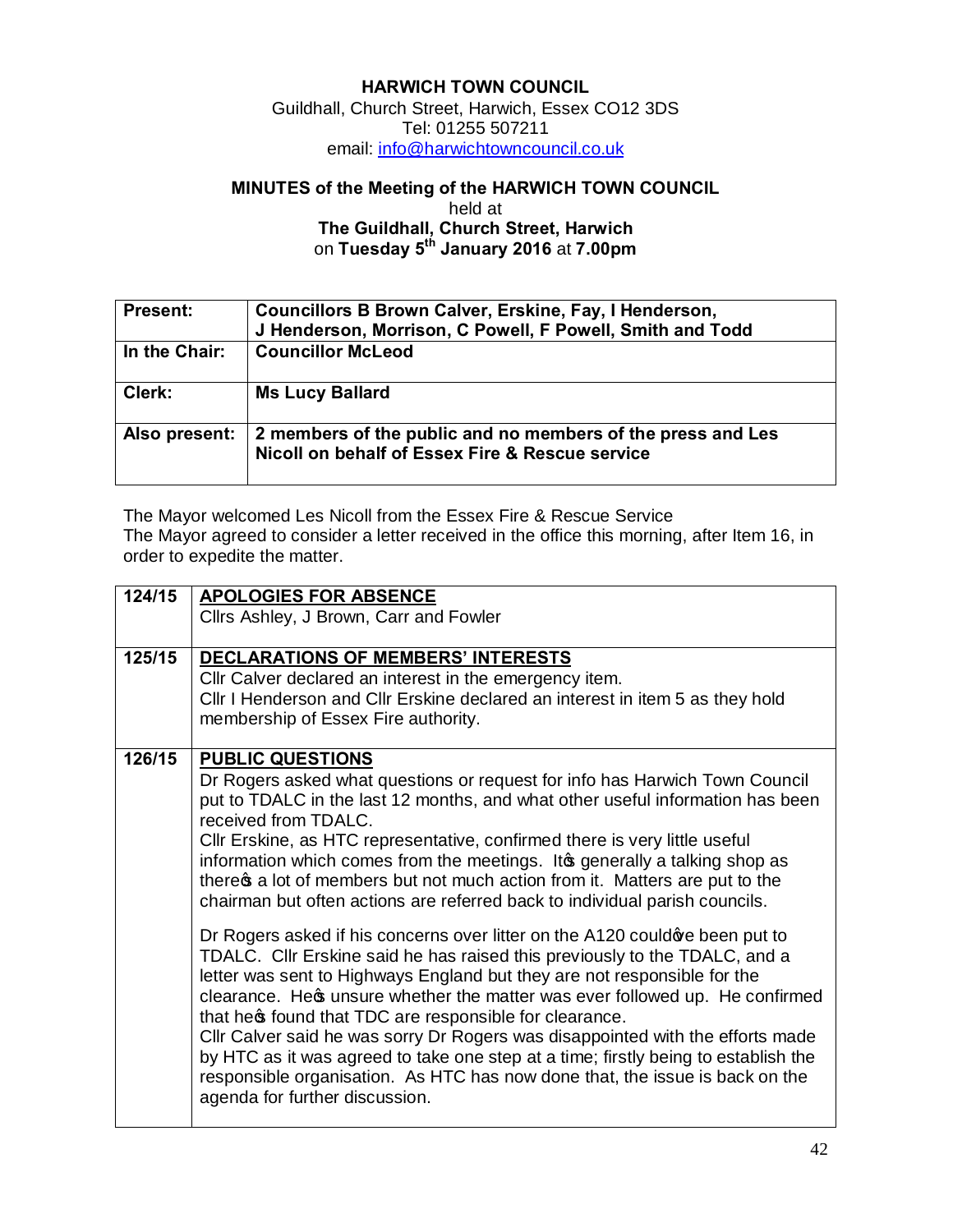| 127/15 | <b>MAYOR'S ANNOUNCEMENTS</b>                                                                                                                                                                                                                                                                                                                                                                                                                                                                                                                                                                                                                                                                                                                                                                                                                                                                                                                                                                                                                                                                                                                                                                                                                                                                                                                                                                                                                                                                                                                                                                                                                                                                                                                                                                                                                                                                                                                                                                                                                                                                                                                                                                                                                                                                                                                                                                                                                                                                                                                       |
|--------|----------------------------------------------------------------------------------------------------------------------------------------------------------------------------------------------------------------------------------------------------------------------------------------------------------------------------------------------------------------------------------------------------------------------------------------------------------------------------------------------------------------------------------------------------------------------------------------------------------------------------------------------------------------------------------------------------------------------------------------------------------------------------------------------------------------------------------------------------------------------------------------------------------------------------------------------------------------------------------------------------------------------------------------------------------------------------------------------------------------------------------------------------------------------------------------------------------------------------------------------------------------------------------------------------------------------------------------------------------------------------------------------------------------------------------------------------------------------------------------------------------------------------------------------------------------------------------------------------------------------------------------------------------------------------------------------------------------------------------------------------------------------------------------------------------------------------------------------------------------------------------------------------------------------------------------------------------------------------------------------------------------------------------------------------------------------------------------------------------------------------------------------------------------------------------------------------------------------------------------------------------------------------------------------------------------------------------------------------------------------------------------------------------------------------------------------------------------------------------------------------------------------------------------------------|
|        | The Mayor gave an account of some of the engagements attended since the last<br>meeting, including attending a concert of the Choral Society, the pensionersq<br>concert at the caravan camp, the Christmas lights switch on, a carol service at<br>Central Church, and a number of Christmas meals (Rotary and Timeline). He<br>also mentioned a forthcoming event in aid of the MayoressqAppeal, the<br>MayoressqDance party night on 29 <sup>th</sup> January.                                                                                                                                                                                                                                                                                                                                                                                                                                                                                                                                                                                                                                                                                                                                                                                                                                                                                                                                                                                                                                                                                                                                                                                                                                                                                                                                                                                                                                                                                                                                                                                                                                                                                                                                                                                                                                                                                                                                                                                                                                                                                  |
|        | The Mayor offered a vote of thanks to HTC staff and councillors for all their<br>efforts during 2015.                                                                                                                                                                                                                                                                                                                                                                                                                                                                                                                                                                                                                                                                                                                                                                                                                                                                                                                                                                                                                                                                                                                                                                                                                                                                                                                                                                                                                                                                                                                                                                                                                                                                                                                                                                                                                                                                                                                                                                                                                                                                                                                                                                                                                                                                                                                                                                                                                                              |
|        | Cllr Morrison, as Deputy Mayor, attended the childreno concert in December. It<br>was a lovely evening with a full church.                                                                                                                                                                                                                                                                                                                                                                                                                                                                                                                                                                                                                                                                                                                                                                                                                                                                                                                                                                                                                                                                                                                                                                                                                                                                                                                                                                                                                                                                                                                                                                                                                                                                                                                                                                                                                                                                                                                                                                                                                                                                                                                                                                                                                                                                                                                                                                                                                         |
|        | Cllr I Henderson thought it would be nice for HTC to write a letter of thanks to<br>Kirsty Ayling for her hard work in putting together a great Xmas event.                                                                                                                                                                                                                                                                                                                                                                                                                                                                                                                                                                                                                                                                                                                                                                                                                                                                                                                                                                                                                                                                                                                                                                                                                                                                                                                                                                                                                                                                                                                                                                                                                                                                                                                                                                                                                                                                                                                                                                                                                                                                                                                                                                                                                                                                                                                                                                                        |
| 128/15 | <b>PARISH SAFETY VOLUNTEERS</b>                                                                                                                                                                                                                                                                                                                                                                                                                                                                                                                                                                                                                                                                                                                                                                                                                                                                                                                                                                                                                                                                                                                                                                                                                                                                                                                                                                                                                                                                                                                                                                                                                                                                                                                                                                                                                                                                                                                                                                                                                                                                                                                                                                                                                                                                                                                                                                                                                                                                                                                    |
|        | Members welcomed Les Nicoll on behalf of Essex County Fire & Rescue<br>Service, who briefed members on the new volunteering initiative for recruiting<br>Parish Safety Volunteers. Started about 2 years ago. The idea is that,<br>particularly for the outer villages, who wait extended periods for a fire engine, to<br>recruit volunteers (currently recruited 80). There are 290 parishes in Essex and<br>80 volunteers arend sufficient. They have liaised with the police to see what<br>could be done to spread the message about fire safety. They are looking for 2<br>volunteers per parish to spread the message about fire and home safety. The<br>parish benefits because these would be community minded people who can be a<br>link to the police station or for community safety advice. They would fit free<br>smoke alarms and then give information about security of your home. The<br>volunteers are a link between the authorities and the community. They would be<br>considered the safety expertqwithin the parish. Currently recruited 10, who have<br>just completed their training. He needs the support of HTC to spread the word to<br>encourage uptake of the scheme. Hopefully it could be an HTC volunteer.<br>Cllr McLeod asked if Neighborhood Watch is a similar scheme. Les confirmed<br>they are using them but they are covering independent streets, and they need<br>like-minded people who can cover a wider area.<br>Cllr Calver asked if their hope would be that the council would be a point of<br>public contact. Les confirmed yes, and they had recruited more people but they<br>still would benefit from volunteers to deliver the message of the police and fire<br>service. Les said whilst they have a functioning fire station then they can have<br>their volunteer based there and communicate via there. Cllr C Powell thought it<br>would be good to agenda it for a future meeting for discussion.<br>Cllr Morrison thinks they do a wonderful job and agreed ito a catch 22 situation<br>as everyone should have these services. Her worry is that if we continue with<br>obtaining volunteers then are we eroding jobs? Les felt not necessarily as there<br>are gaps in the resources. He is simply offering a solution. Hecs always hopeful<br>that jobs will come back as there are peaks and troughs.<br>Cllr Todd asked when they call for volunteers, do they have a type of person in<br>mind or can anyone apply. Les said anyone can apply and they select<br>accordingly. |
|        | Cllr J Henderson said the Neighborhood Watch route is good for liaising with the<br>Police. She raised concern about lone working of volunteers. Volunteers enter                                                                                                                                                                                                                                                                                                                                                                                                                                                                                                                                                                                                                                                                                                                                                                                                                                                                                                                                                                                                                                                                                                                                                                                                                                                                                                                                                                                                                                                                                                                                                                                                                                                                                                                                                                                                                                                                                                                                                                                                                                                                                                                                                                                                                                                                                                                                                                                  |
|        | homes in pairs; however salaried employees are risk-assessed and go in alone.                                                                                                                                                                                                                                                                                                                                                                                                                                                                                                                                                                                                                                                                                                                                                                                                                                                                                                                                                                                                                                                                                                                                                                                                                                                                                                                                                                                                                                                                                                                                                                                                                                                                                                                                                                                                                                                                                                                                                                                                                                                                                                                                                                                                                                                                                                                                                                                                                                                                      |
|        | Les was asked if he would attend a future meeting to bring along information<br>gleaned from Wivenhoe Town Council so this can be further considered.                                                                                                                                                                                                                                                                                                                                                                                                                                                                                                                                                                                                                                                                                                                                                                                                                                                                                                                                                                                                                                                                                                                                                                                                                                                                                                                                                                                                                                                                                                                                                                                                                                                                                                                                                                                                                                                                                                                                                                                                                                                                                                                                                                                                                                                                                                                                                                                              |
| 129/15 | <b>MINUTES OF THE LAST MEETING</b>                                                                                                                                                                                                                                                                                                                                                                                                                                                                                                                                                                                                                                                                                                                                                                                                                                                                                                                                                                                                                                                                                                                                                                                                                                                                                                                                                                                                                                                                                                                                                                                                                                                                                                                                                                                                                                                                                                                                                                                                                                                                                                                                                                                                                                                                                                                                                                                                                                                                                                                 |
|        | <b>RESOLVED:</b> That the Minutes of the meeting of the Town Council held on 25 <sup>th</sup>                                                                                                                                                                                                                                                                                                                                                                                                                                                                                                                                                                                                                                                                                                                                                                                                                                                                                                                                                                                                                                                                                                                                                                                                                                                                                                                                                                                                                                                                                                                                                                                                                                                                                                                                                                                                                                                                                                                                                                                                                                                                                                                                                                                                                                                                                                                                                                                                                                                      |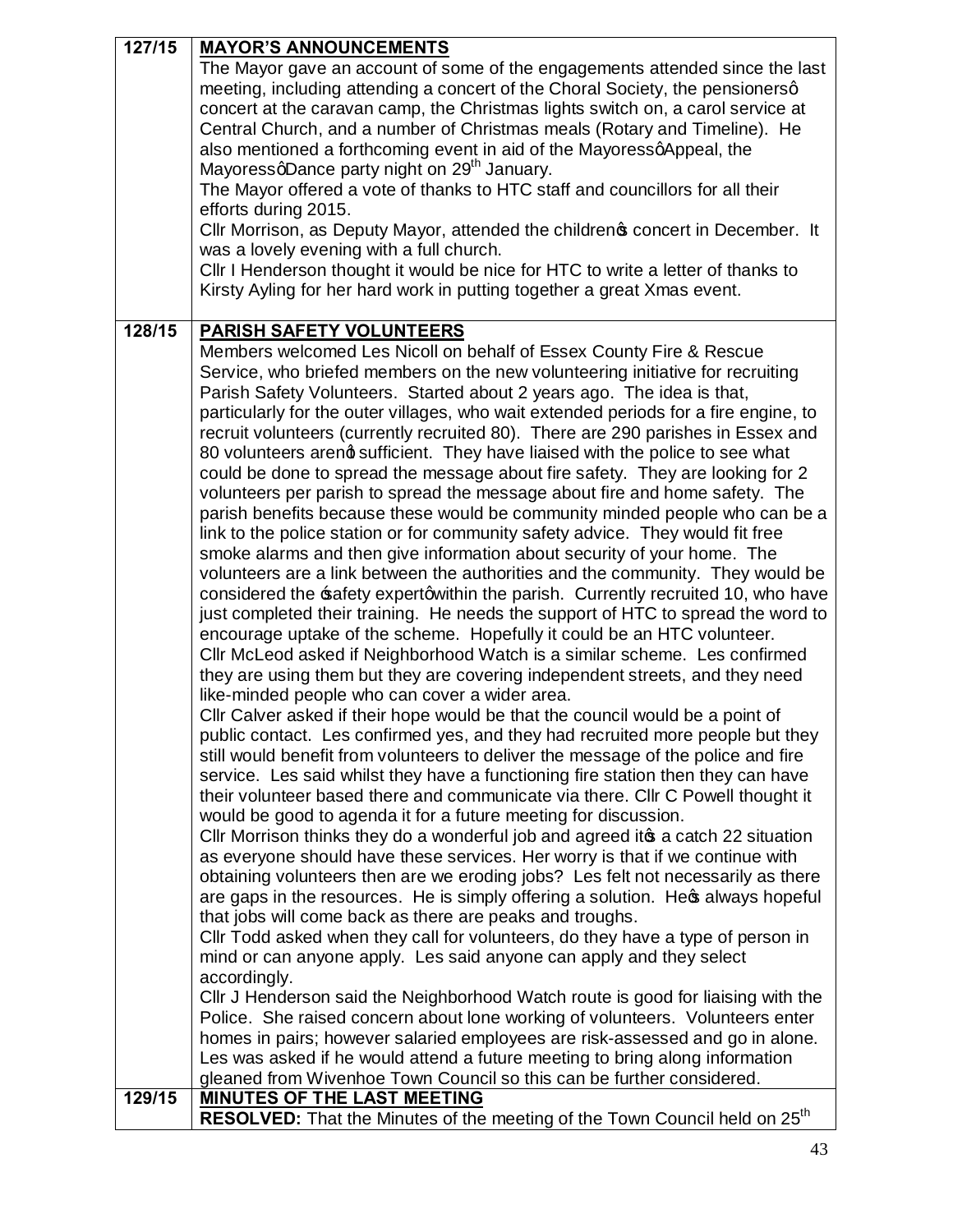|        | November 2015 (previously circulated) be approved by the Chairman and signed          |
|--------|---------------------------------------------------------------------------------------|
|        | as a true record.                                                                     |
|        | <b>FURTHER RESOLVED:</b> That the Minutes and Confidential Minutes of the             |
|        | Extraordinary meeting of the Town Council held on 18 <sup>th</sup> December 2015      |
|        | (previously circulated) be approved by the Chairman and signed as a true              |
|        | record.                                                                               |
| 130/15 | <b>MATTERS ARISING FROM THE MINUTES</b>                                               |
|        | • MIN 109/15 - Members considered responses from TDC and Highways                     |
|        | England regarding concerns raised about litter forming on the A120. The Clerk         |
|        | agreed to send copied of the letters to Dr Rogers. Cllr Erskine also confirmed        |
|        | that if there are any heavy duty items fallen, or dead animals then Highways          |
|        | England will come out and clear this themselves rather than relying on the            |
|        | district or county councils.                                                          |
|        | Dr Rogers referred to the transfer station and said if you travel on a bus you get    |
|        | a better view of the transfer station and said there isno any litter on the inside of |
|        | the boundary. He feels it pcoming from the waste lorries and it should be dealt       |
|        | with at source. Cllr Erskine confirmed that when the issue was first raised there     |
|        | was litter flying out of the trucks as there werend any nets. Cllr Kevin Bentley      |
|        | was challenged over this to ensure Veolia, and any other contractors, place           |
|        | better security on the trucks. When the trucks are full they are closed, it when      |
|        | theyge empty, they dong always close them, and it the residual waste that             |
|        | comes out.                                                                            |
|        | Cllr McLeod referred to TDALC and that they dong have any executive powers            |
|        | and much gets talked about rather than actioned.                                      |
|        | CIIr J Henderson said she saw hand picking prior to Christmas but that 4 times a      |
|        | year just isno sufficient, but recognised that with the resource cuts it might not be |
|        | realistic to get the desired results.                                                 |
|        | Cllr Calver said there is not a quick fix and all we can do is lobby as HTC have      |
|        | no authority. All seem to be in agreement that its the lorries rather than the        |
|        | station that of causing the problem, and we should now put the problem to TDC         |
|        | and state that all the info wege receiving suggests it the waste lorries and ask      |
|        | whether they share that view and what steps they ge taking to address it.             |
|        | Cllr I Henderson said the lorry drivers should take personal responsibility so        |
|        | should we include the police. He also referred to the Environmental legislation       |
|        | surrounding this and said people should be more aware of the penalties.               |
|        | Cllr J Henderson said we should ask TDC if there were more collections in             |
|        | previous years. Has it become more noticeable with fewer cleans.                      |
|        | Cllr Erskine added that those responsible for the Colchester side of the A120         |
|        | may make more effort than TDC in keeping the road clean so could TDC                  |
|        | members put pressure on TDC to keep up the standards.                                 |
|        | Cllr B Brown said he hasnq been able to look into this before now but would try       |
|        | to follow up on this.                                                                 |
|        | CIIr Calver proposed that HTC writes to both TDC and Essex Police cc to MPs           |
|        | Bernard Jenkin and Douglas Carswell MP, stating that the information being            |
|        | made available to HTC indicates that the waste transfer vehicles are responsible      |
|        | for the build up of the majority of litter and debris on the verges, central          |
|        | reservations and carriageway of the A120, and HTC believes this to be both            |
|        | dangerous to road users, and costly, and unsightly to the local environment. The      |
|        | Council asks that both TDC and the Police advise the Council as to whether or         |
|        | not they share these views and if so what action is being taken to deal with the      |
|        | issue.                                                                                |
|        | <b>RESOLVED:</b> To send letters                                                      |
|        | MIN 115/15. Members called in the decision regarding the cessation of black           |
|        | bin bags by TDC, and itcs been referred back to cabinet for a decision. But it        |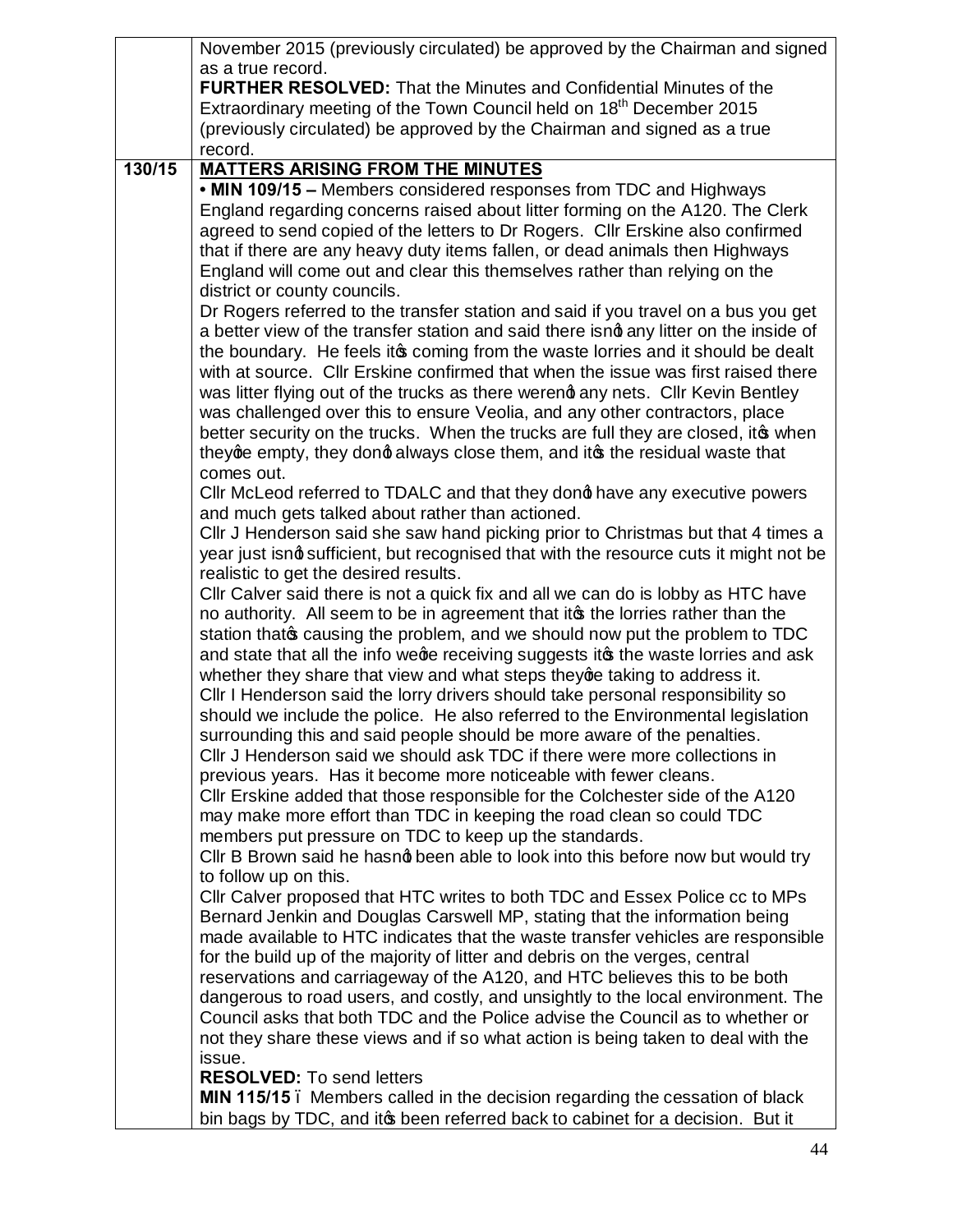|        | was found that Tendring district, as compared to other districts ceasing the<br>service, is actually offering the worst waste collection service in Essex as other<br>councils collect green waste free of charge, once a week, large loads, and glass.<br>TDC confirmed the reason they have the worst service is because TDC has the<br>lowest council tax. The Cabinet meeting is scheduled for 22 <sup>nd</sup> January.<br>Cllr I Henderson further mentioned that those who dond adhere to the<br>Environmental Pollution Act 1990 (s46) and put the wrong receptacles out with<br>their rubbish will be given a warning and then issued a fixed penalty fine which<br>could be £75, reduced to £50 if paid within 14 days. If not paid then could be<br>fined £1000. Cllr C Powell asked if there are particular bags to purchase. Cllr I<br>Henderson said TDC recommend blackgbags. Basildon for example say people<br>can use any waste bags except green or pink as these are used for other<br>purposes. Cllr F Powell read the recommendations from the TDC website. |
|--------|-----------------------------------------------------------------------------------------------------------------------------------------------------------------------------------------------------------------------------------------------------------------------------------------------------------------------------------------------------------------------------------------------------------------------------------------------------------------------------------------------------------------------------------------------------------------------------------------------------------------------------------------------------------------------------------------------------------------------------------------------------------------------------------------------------------------------------------------------------------------------------------------------------------------------------------------------------------------------------------------------------------------------------------------------------------------------------------|
| 131/15 | <b>MATTERS ARISING FROM MINUTES OF PREVIOUS MEETINGS</b><br>MIN 095/15. Members considered a response from the Ministry of Defence and<br>agreed that a copy should be forwarded onto Stephen Harriss and the press.                                                                                                                                                                                                                                                                                                                                                                                                                                                                                                                                                                                                                                                                                                                                                                                                                                                              |
| 132/15 | <b>NEW AUDIT REGIME</b><br>Members considered whether to opt out of the Sector Led Body following the<br>introduction of new regulations regarding the way in which a councilos external<br>auditor is appointed. Opting out would render the Council responsible for<br>appointing their own external auditor and needing to meet the extensive<br>legislative requirements for doing so.<br><b>RESOLVED:</b> To not to opt out and allow the Sector Led Body to appoint the<br>councilos auditors.                                                                                                                                                                                                                                                                                                                                                                                                                                                                                                                                                                              |
| 133/15 | <b>EMERGENCY PLAN</b><br>RESOLVED: To adopt version 2.2 of the HTC Emergency Plan<br>Cllr C Powell said that after the next Planning meeting, a discussion will be<br>required to ensure all members are offait with that involved and HTC of<br>obligations.                                                                                                                                                                                                                                                                                                                                                                                                                                                                                                                                                                                                                                                                                                                                                                                                                     |
| 134/15 | 2016/2017 BUDGET AND PRECEPT<br>Members gave consideration to the estimates for income and expenditure for the<br>2016/17 financial year, taking into account any under/overspends, along with<br>recommendations to earmark funds. Cllr Morrison gave a run down on the<br>impact of the precept.<br><b>RESOLVED:</b> that the council precept on Tendring District Council for £165,178<br>(figure after LCTSS grant has been deducted) based on a summary of the<br>detailed figures in Appendix A, having an impact of £32.02 per annum, or 62<br>pence per week, for a Band Docouncil tax payer based on a tax base of 5159<br>and Cllr Morrison confirmed this represents a freeze on the 2015/16 cost.<br>Cllr Morrison extended her thanks to both the Clerk and Cllr Calver for their input<br>in putting the budget together.                                                                                                                                                                                                                                           |
| 135/15 | <b>MINUTES OF THE LAST ALLOTMENTS COMMITTEE MEETING</b><br><b>RESOLVED:</b> that the Minutes and Confidential Minutes of the meeting of the<br>Allotments Committee held on 1 <sup>st</sup> December 2015 (previously circulated) be<br>received.<br><b>FURTHER RESOLVED:</b> that the Minutes and Confidential Minutes of the<br>Extraordinary meeting of the Allotments Committee held on 14 <sup>th</sup> December 2015<br>(previously circulated) be received.                                                                                                                                                                                                                                                                                                                                                                                                                                                                                                                                                                                                                |